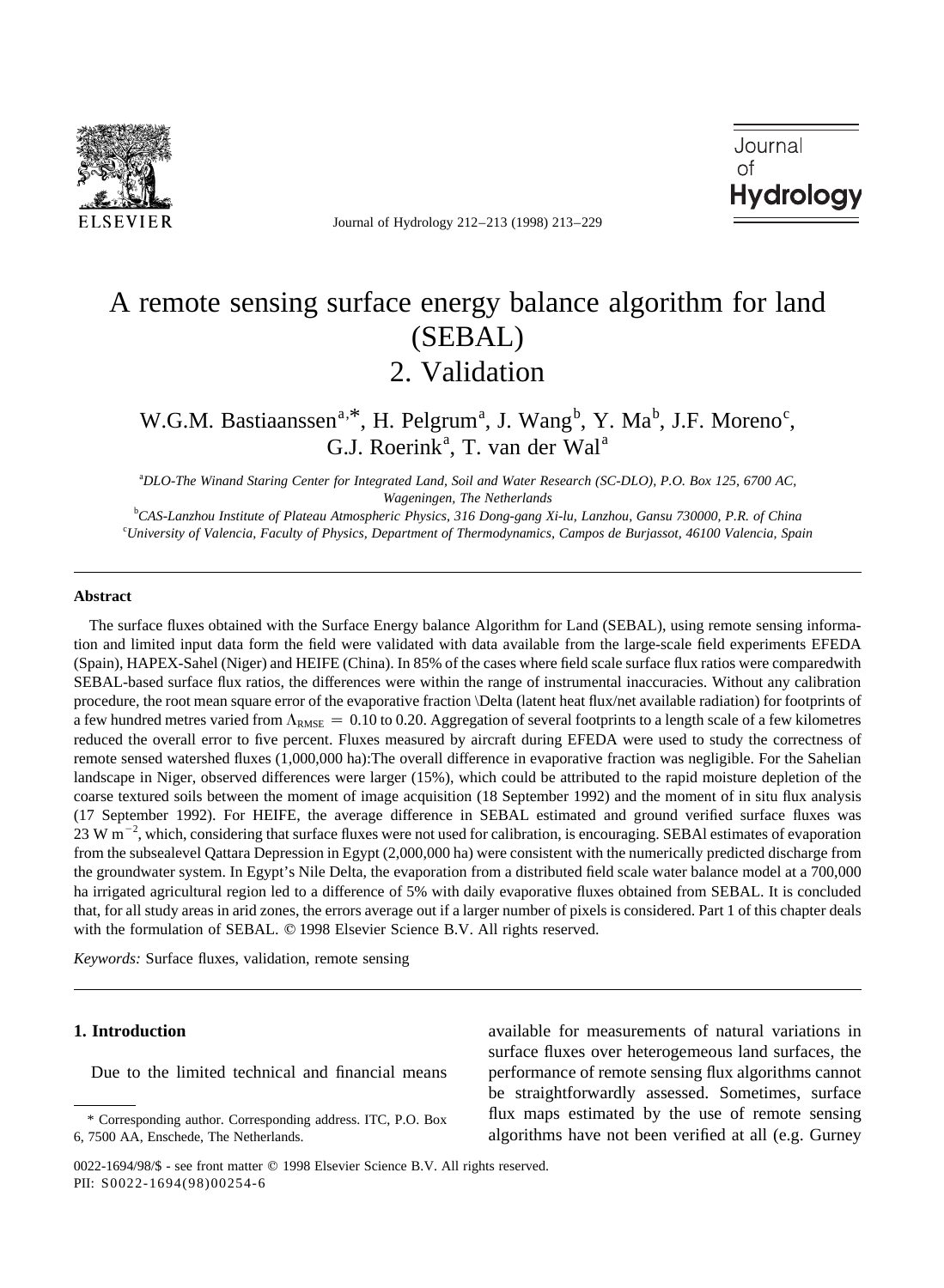$\epsilon$ 

and Hall, 1983; Ottle et al., 1989; Smith and Choudhury, 1990). Diak (1990) determined regional fluxes from radio soundings, which provide useful information on the bulk exchange processes of complex landscapes that can be used to calibrate regionally averaged surface energy balances estimated from remote sensing data. Such data sets are, however, less suitable for validating field scale fluxes. In ideal situations, surface fluxes should be measured in situ and simultaneously on all dominant land use types. Taconet et al. (1986) and Kustas et al. (1990) used three to four stations to validate their meso scale surface flux map, trading off between what was required and what was technically and financially feasible for a relatively small team of scientists and technicians. The availability of data from large-scale field experiments held over the last ten years should be considered the best option for verifying the regional surface energy balance estimated from remote sensing data. Examples are given for FIFE (Sellers and Hall, 1992), EFEDA (Bastiaanssen et al., 1997) and HAPEX-Sahel (Chehbouni et al., 1997).

Evaporation values from remote sensing data can also be validated with regionally calibrated water balances. Hydrological models are classically calibrated against time series of pressure heads, soil moisture and surface runoff. The present paper assesses and summarizes the potential of several procedures to validate remote sensing algorithms in a range of landscapes and climates. Case studies in different agro-ecosystems were used to reveal how the accuracy of SEBAL changes with the spatial scale and the type of landscape. The validation procedures tested include:

- 1. Turbulent surface fluxes measured in the field;
- 2. Airborne turbulent flux measurements;
- 3. Soil moisture profiles measured in the field;
- 4. Hydrological models.

#### **2. Validation by the means of turbulent surface fluxes measured in the field**

#### *2.1. Footprint issues*

Field measurements of turbulent surface fluxes by means of instrumented towers are representative of a relatively small source area, viz. the footprint with length  $x$  in the upwind direction which contributes to the establishment of a certain flux. The measured flux  $F_0$  relates to the orientation and length of this footprint in the upwind direction, which vary with the height above the surface at which the fluxes are measured,  $z_{\text{meas}}$ , as well as with surface parameters such as the surface roughness  $z_{0m}$ , the displacement height *d*, and wind variables such as speed *u* and direction (e.g. Itier et al., 1994). Schuepp et al. (1990) showed analytically that the contribution to the measured flux of land surface elements adjacent to the tower is significantly higher than that from land surface elements located at a greater distance (*x*) from the tower:

$$
\frac{\int F_0(x) dx}{F_0} = \exp\left(-\frac{u_{\text{avg}}}{u_*} \frac{z_{\text{meas}}}{kx}\right)(-)
$$
 (1)

where  $\int F_0(x) dx/F_0$  represents the cumulative flux at a distance  $x$  relative to a flux measurement at height *z*meas representing a spatially constant flux and *u*  $(m s<sup>-1</sup>)$  is the friction velocity. Eq. (1) is a tool for integreating the pixel wise fluxes in a non-linear fashion in such a way that they become compatible with tower-based fluxes. The average wind speed  $u_{\text{avg}}$ of the profile to with  $u_*$  applies (see Eq. 1) can be calculated from:

$$
u_{\text{avg}} = u_* \frac{\ln(z_{\text{meas}}/z_{\text{0m}}) - 1 + z_{\text{0m}}/z_{\text{meas}}}{k(1 - z_{\text{0m}}/z_{\text{meas}})} \quad (\text{m s}^{-1}) \quad (2)
$$

Unless the landscape is strictly uniform, the exact field orientation and the wind direction of the source areas is crucial for validating pixel wise surface fluxes. Although it is felt that the aspect of non-linear flux integration is crucial in validation studies, most studies have ignored this issue: pixel-based fluxes have been compared directly with tower-based flux measurements without considering footprint aspects. Preferably, the pixel size should be a small fraction of the footprint, so that the areal integration pixel wise  $F<sub>0</sub>(x)$  values can be obtained according to their distance from the pixel on which the tower is located. Validation of low resolution flux maps with pixels larger than the footprint requires a nested calibration procedure between tower-based fluxes, high resolution surface flux maps and low resolution flux maps (Fig. 1).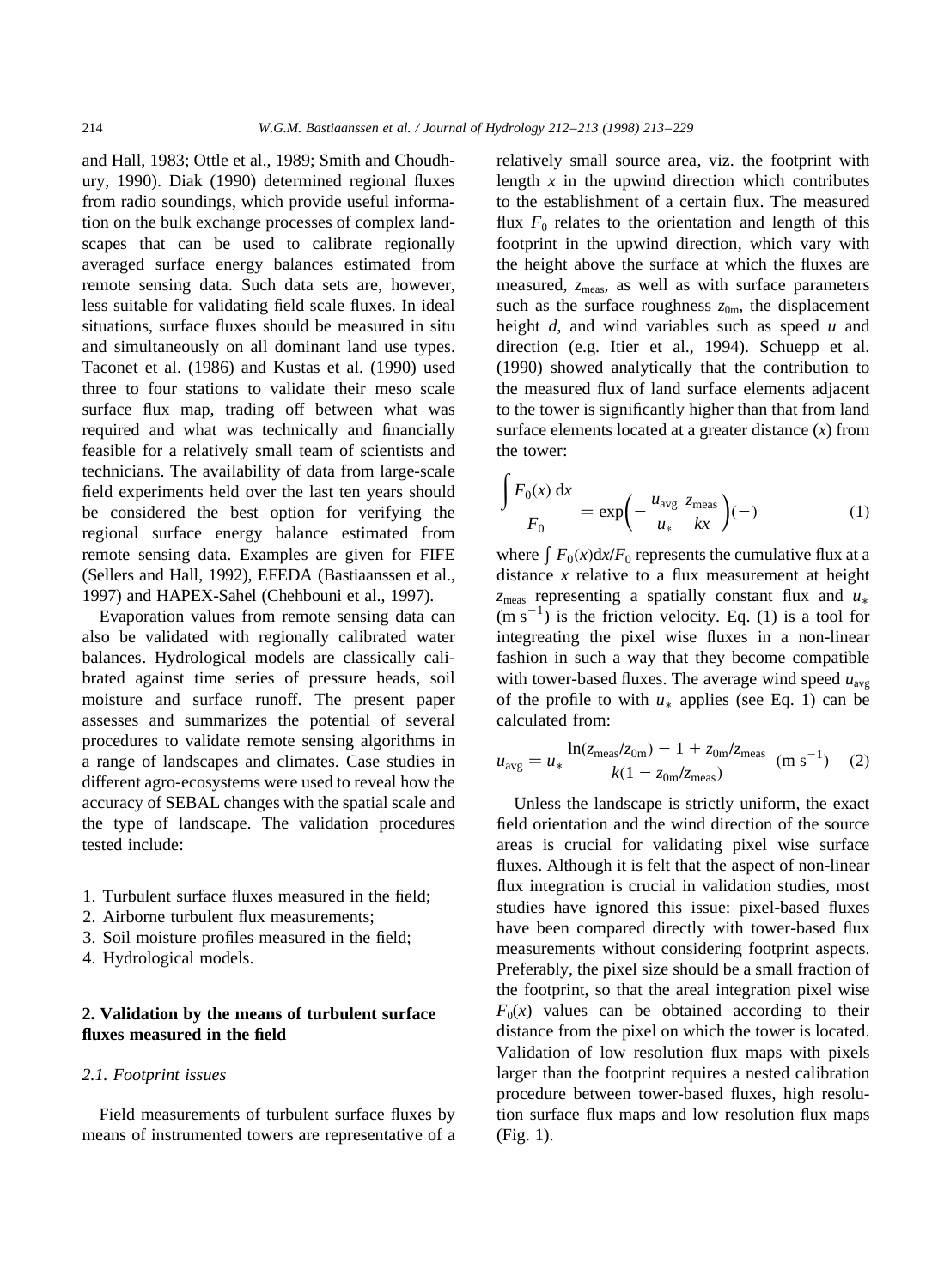

Fig. 1. Multi-scale validation procedure required for the verification of remote sensing-based surface flux maps with different spatial resolutions. The NS001 is a Daedalus AAD1268 twelve channel multi-spetral scanner mounted on an aircraft.

# *2.2. NS001 measurements of the Barrax and Tomelloso super-sites (EFEDA)*

A plateauthreatened by land degradation between  $2^{\circ}-3^{\circ}30'$ W and  $39^{\circ}-40^{\circ}$  N in Central Spain was selected for an in-depth analysis of water and energy balances during EFEDA (Fig. 2). The EFEDA study area consists of three super-sites, situated at distances of 70 km from one another: the dry farming area of Tomelloso, the irrigated area of Barrax and the hilly Rada de Haro areas where agriculture is only marginally feasible (Bolle et al., 1993). A joint field programme was organised to conduct simultaneous field scale flux measurements. Surface fluxes were measured at 21 stations, most of which were located at the Tomelloso super-site.

During the airborne NS001 mission on June 29 (1991), visible and infrared measurements were made from flying altitude. The NS001 pixel size was 18.5 m, which is suitable for footprint and integration. As a consequence of irrigation practices, The Barrax region is characterised by a patchy type of agriculture, with a mixture of rainfed and irrigated fields (see Fig. 11). The validation of the SEBALbased fluxes is demonstrated in Fig. 3. A total of 13 individual flux towers were used for this purpose. Most of the stations (10) were situated 5 to 15 km east of Tomelloso. The Barrax stations (3) were situated at La Gineta, 5 km east of the Barrax village.

The  $H$  and  $\lambda E$  fluxes measured in situe by the EFEDA participants had different integration times. Since *H* changes almost continuously with the solar elevation, the instantaneous remote sensing based *H*flux could not be compared with half-hourly or hourly integrated *H*-fluxes. To overcome this inconsistencies, the evaporative fraction (see Eq. 3) was computed (Table 1). Experimental evidence indicates that for homogeneous (Shuttleworth et al., 1989) and heterogenous land surfaces,  $\Lambda$ , is temporarily stable between 1000 and 1500 hours local time (Bastiaannssen et al., 1996). The evaporative fraction has therefore been selected as a basis to validate the instantaneous surface energy balance.

$$
\Lambda \frac{\lambda E}{Q * -G_0} = \frac{\lambda E}{\lambda E + H} \quad (-)
$$
\n(3)

The turbulent surface fluxes at the 13 stations were measured using eddy correlation, Bowen-ratio and flux profile-energy budget methods. The  $H$  and  $\lambda E$ fluxes measured in the field have an error due to instrument uncertainty and calculation procedures to obtain fluxes. In accordance with the technique applied to measure *H* and  $\lambda E$ , the error orginating from inaccurate  $H$  and  $\lambda E$  fluxes and propagated into  $\Lambda$  was computed for each station. The allocation of the pixels in the surroundings of the tower affecting the in-situ flux was done using the theories incorporated in Eq. (1). In the absence of sufficiently accurate data on  $u_*$ , *d*, *u* and  $z_{0m}$  on June 29, it was impossible to calculate the 13 different footprints. hence Eq. (1) could not be applied. Two rectangular integration regions of (i) 5\*5 and (ii) 7\*13 pixels were chosen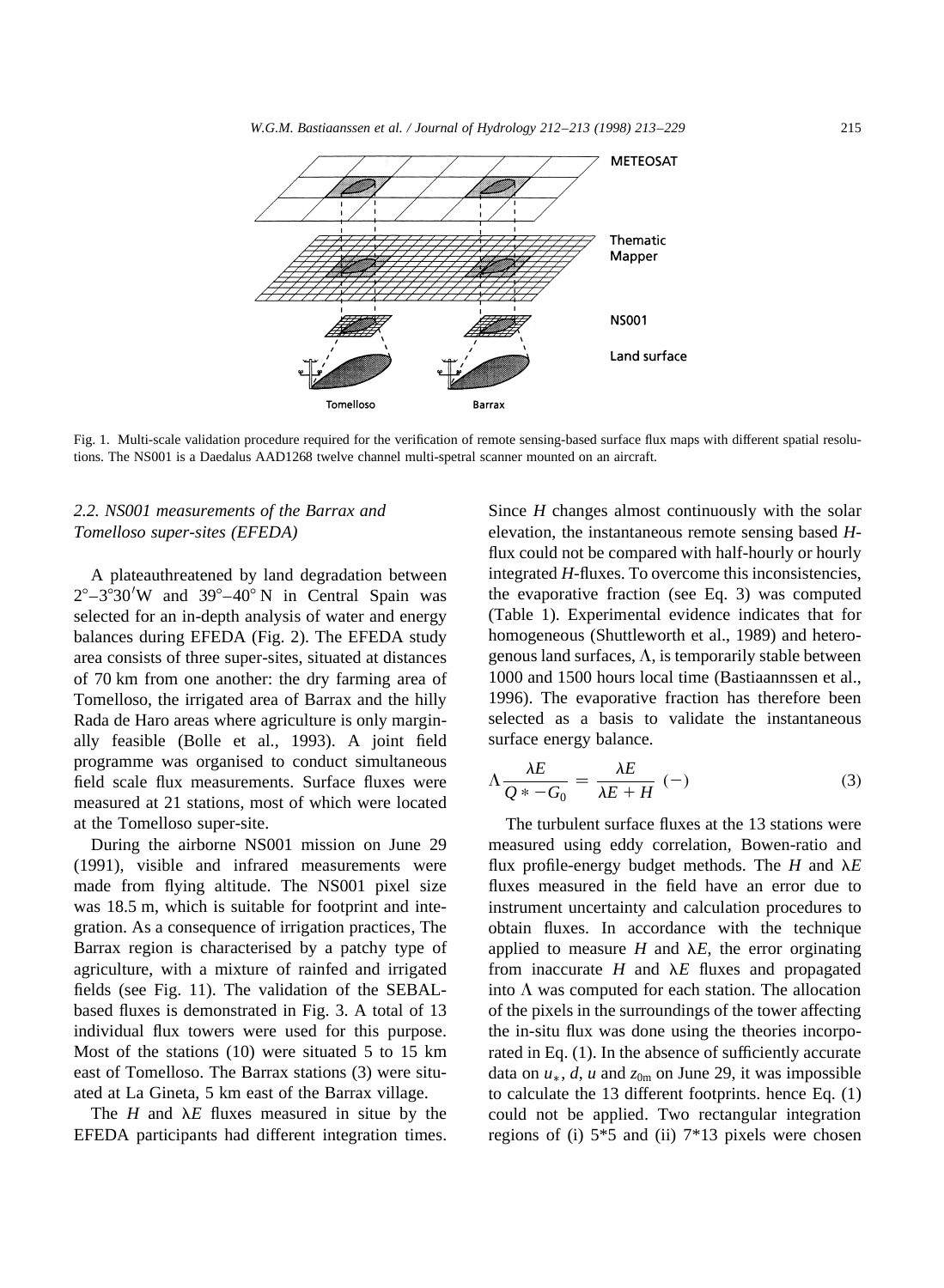

Fig. 2. Location of the EFEDA grid in Castilla la Mancha, Central Spain. The Barrax, Tomelloso and Rada de Haro super-sites are indicated.

instead, and all pixels were given equal weight. This is not correct, but it was one option to include the available flux data in the validation procedure. It was concluded that all towers in Fig. 3, without exception, lie within an envelope of one times the standard deviation. Using the centre of each error bar, the root mean square error became  $\Lambda_{\text{RMSE}} = 0.10$ . The slope of the fitted line for 5<sup>\*</sup>5 pixels was 0.997 ( $R^2 = 0.79$ ) while 7\*13 pixels induced a clear cut shift in the slope of 1.488 ( $R^2 = 0.76$ ). Table 1 shows that the selection of the size of the footprint (25 or 91 pixels) had consequences mainly for flux stations 4 and 10. The significant deviation of station 4 from the 1:1 line is purely related to the selection of the integration pixels. Station 5 (CNRM-2) tended to have a poor performance regardless of the footprint selected.

#### *2.3. Landsat thematic mapper measurements at Castilla la Mancha (EFEDA)*

EFEDA's ultimate goal was the development of a set of techniques to assess the bulk surface energy balance at grid square scale of numerical atmospheric models. Since a Thematic Mapper image covers 100% of the EFEDA-grid, SEBAL was executed from the cloud free overpass on June 12. Terrain elements comprising agricultural crops and natural vegetation, which were not the subject of intensive field research during the Special Observation Period (SOP), could in this way be incorporated in the determination of the regional surface energy balance. The evaporative fraction based on TM data was validated against insitu flux data (Fig. 4). Again, 13 flux towers could be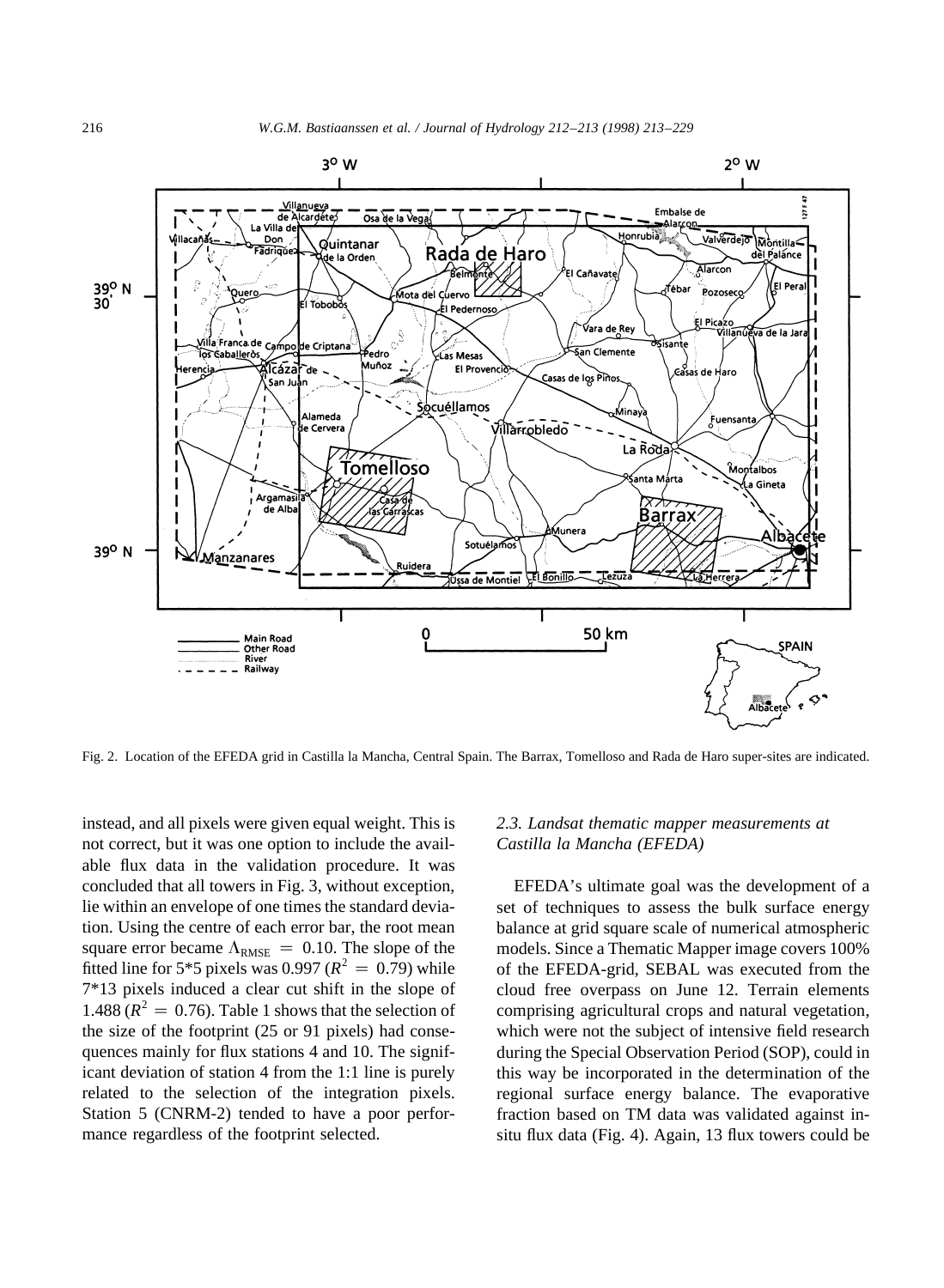

Fig. 3. Validation of the SEBAL-derived evaporative fractions, \Lambda SEBAL, against tower measurements of evaporative fractions,  $\Lambda_{\text{lower}}$ for June 29, 10 21' GMT, 1991 (NS001). Error bars are indicated. EFEDA participants are indicated by number. The footprint of each flux tower is  $92.5*92.5 \text{ m}^2$ .

Table 1

Data on evaporative fraction derived using the SEBAL parameterization and *in-situ* tower measurements collected by various EFEDA participants during the Special Observation Period. The values between brackets are the standard deviations of the areally integrated atpixel values (in the case of SEBAL) or standard measurement errors (in the case of tower data), NS001. 10:21 h GMT, June 289, 1991. Flux stations 9, 10 and 11 are situated in Barrax. The other stations were set up in Tomelloso

| Institution                     | Land use | Coordinates<br>UTM    | Ground-based<br>$\Lambda$ -values | <b>SEBAL</b><br>25 pixels | <b>SEBAL</b><br>91 pixels |
|---------------------------------|----------|-----------------------|-----------------------------------|---------------------------|---------------------------|
| Wageningen Univ.                | Fallow   | 508919.50, 4333460.00 | 0.12(0.06)                        | 0.14(0.08)                | 0.17(0.09)                |
| (Wat)                           |          |                       |                                   |                           |                           |
| Inst. of Hydrology              | Vetch    | 504440.39, 4333523.69 | 0.21(0.03)                        | 0.22(0.04)                | 0.20(0.06)                |
| Inst. of Hydrology              | Vineyard | 509309.50, 4333010.00 | 0.31(0.04)                        | 0.33(0.08)                | 0.30(0.13)                |
| CNRM-4                          | Vetch    | 504089.50, 4333580.00 | 0.29(0.15)                        | 0.08(0.07)                | 0.17(0124)                |
| CNRM-2                          | Vineyard | 506309.50, 4332350.00 | 0.43(0.21)                        | 0.19(0.06)                | 0.17(0.07)                |
| Wageningen Univ                 | Vineyard | 506009.50, 4332290.00 | 0.25(0.03)                        | 0.20(0.11)                | 0.21(0.10)                |
| (Met)                           |          |                       |                                   |                           |                           |
| DLO Winand Staring              | Vineyard | 505859.50, 4332320.00 | 0.26(0.09)                        | 0.21(0.12)                | 0.20(0.11)                |
| Centre                          |          |                       |                                   |                           |                           |
| Copenhagen                      | Vineyard | 506399.50, 4330940.00 | 0.22(0.03)                        | 0.26(0.05)                | 0.25(0.06)                |
| University <sup>a</sup>         |          |                       |                                   |                           |                           |
| CNRM-6                          | Fallow   | 576989.50, 4325240.00 | 0.14(0.07)                        | 0.14(0.05)                | 0.14(0.05)                |
| Karlsruhe University            | Maize    | 575129.50, 432070.00  | 0.82(0.10)                        | 0.72(0.36)                | 0.54(0.44)                |
| Karlsruhe University            | Fallow   | 575039.50, 4324460.00 | 0.03(0.01)                        | 0.02(0.13)                | 0.09(0.13)                |
| Reading University <sup>a</sup> | Vineyard | 509249.50, 4333250.00 | $0.31(-)$                         | $0.31(-)$                 | $0.31(-)$                 |
| Reading University <sup>a</sup> | Vetch    | 504299.50, 4333580.00 | $0.28(-)$                         | $0.25(-)$                 | $0.25(-)$                 |

<sup>a</sup> For June 28, taken from Bolle and Streckenbach, 1992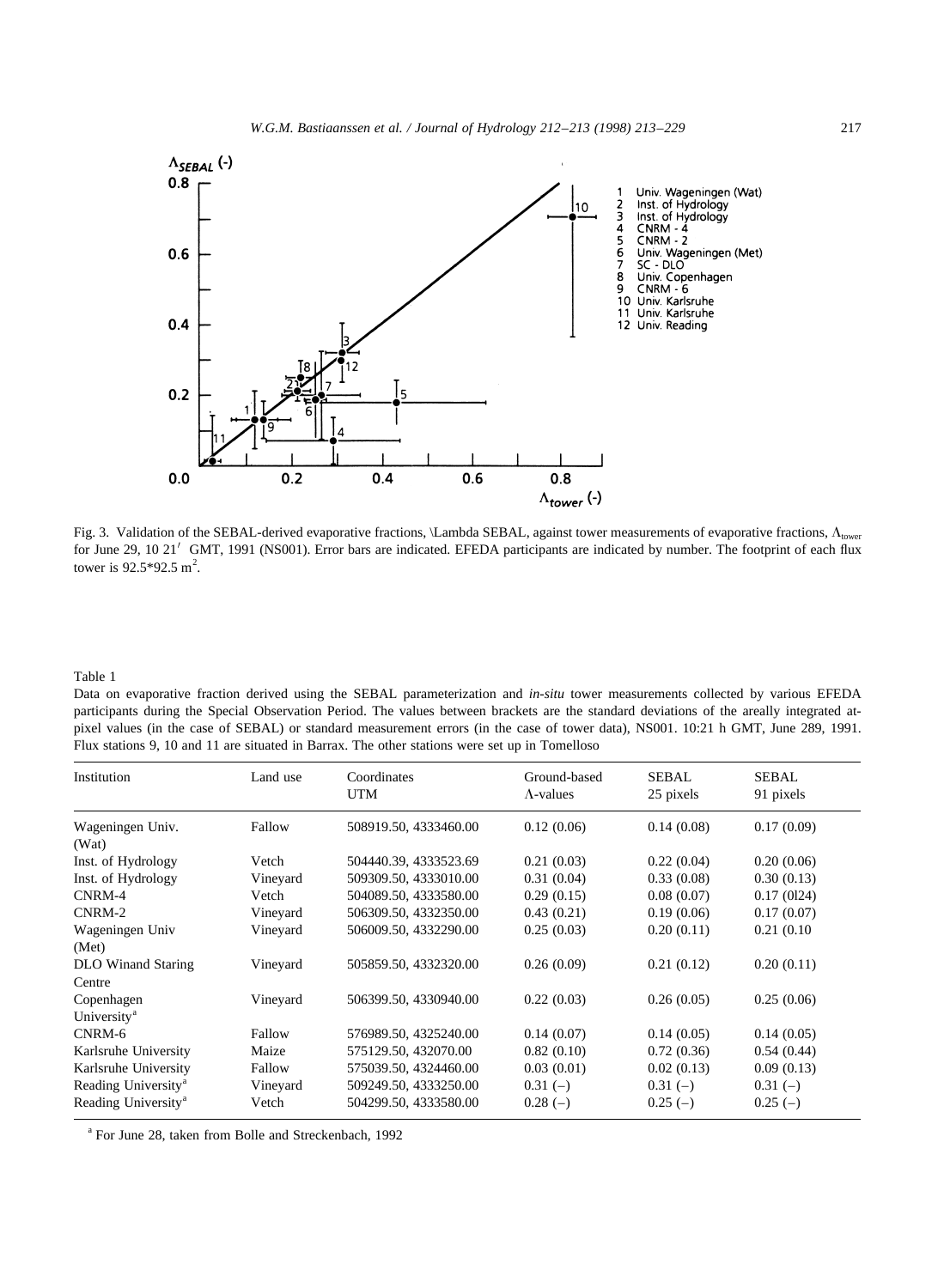

Fig. 4. Validation of the SEBAL-derived evaporative fractions,  $\Lambda$  SEBAL, against tower measurements of evaporative fractions,  $\Lambda$  tower for June 12, 12, 10:12 h GMT, 1991 (Thematic Mapper). Error bars are indicated. EFEDA participants and indicated by number. The footprint of each flux tower was calculated by means of Eq. (1).

included in the comparison,although they were not the same towers as presented in Fig. 3 (see Table 2). The footprints for the selection of the pixel-fluxes to be areally integrated were calculated according to the guidelines provided by Eq. (1). In this calculation, the left hand side of Eq. (1) represents the aggregated flux from heterogeneous terrain, assuming that the theory holds for such terrain The total horizontal distance in the upwind direction for which the cumulative flux contribution is approximately 100% was

#### Table 2

Data on evaporative fraction derived with the SEBAL parameterization and in-situ tower measurements collected by various EFEDA participants during the Special Observation Period. The values between brackets are the standard deviations of the areal integrated at-pixel values (in the case of SEBAL), or standard measurement errors (in the case of tower data), Landsat Thematic Mapper, 10:12 h GMT, June 12, 1991. Flux stations 1 and 2 were near Barrax, 18, 19 and 21 at Rada de Haro and the remaining stations were set up at the Tomelloso super-site

| Institution                      | Land use | Coordinates<br><b>UTM</b> | Ground-based<br>$\Lambda$ -values | <b>SEBAL</b><br>Schuepp<br>method |
|----------------------------------|----------|---------------------------|-----------------------------------|-----------------------------------|
| Karlsruhe University             | Maize    | 575129.50, 4324070.00     | 0.86(0.10)                        | 0.85(0.57)                        |
| Karlsruhe University             | Fallow   | 575039.50, 4324460.00     | 0.19(0.02)                        | 0.54(0.23)                        |
| Reading University               | Vetch    | 504299.50, 4333580.00     | 0.33(0.11)                        | 0.45(0.07)                        |
| <b>Reading University</b>        | Vineyard | 509249.50, 4333250.00     | 0.39(0.20)                        | 0.30(0.22)                        |
| $CNRM-2$                         | Vineyard | 506309.50, 4332350.00     | 0.48(0.25)                        | 0.32(0.19)                        |
| CNRM-4                           | Vetch    | 504089.50, 4333580.00     | 0.48(0.25)                        | 0.51(0.05)                        |
| <b>DLO</b> Winand Staring Centre | Vineyard | 505859.50, 4332320.00     | 0.24(0.07)                        | 0.32(0.10)                        |
| Wageningen Univ. (Met)           | Vineyard | 506009.50, 4332290.00     | 0.22(0.11)                        | 0.34(0.08)                        |
| Wageningen Univ. (Wat)           | Fallow   | 508919.50, 4333460.00     | 0.32(0.12)                        | 0.32(0.08)                        |
| Copenhagen University            | Vineyard | 506399.50, 4330940.00     | 0.17(0.02)                        | 0.31(0.12)                        |
| <b>Berlin University</b>         | Field 2  | 533189.50, 438680.00      | 0.58(0.07)                        | 0.56(0.28)                        |
| <b>Berlin University</b>         | Field 3  | 533369.50, 4380560.00     | 0.32(0.12)                        | 0.69(0.16)                        |
| Copenhagen University            | Sunfl.   | 534149.50, 4378490.00     | 0.27(0.03)                        | 0.65(0.13)                        |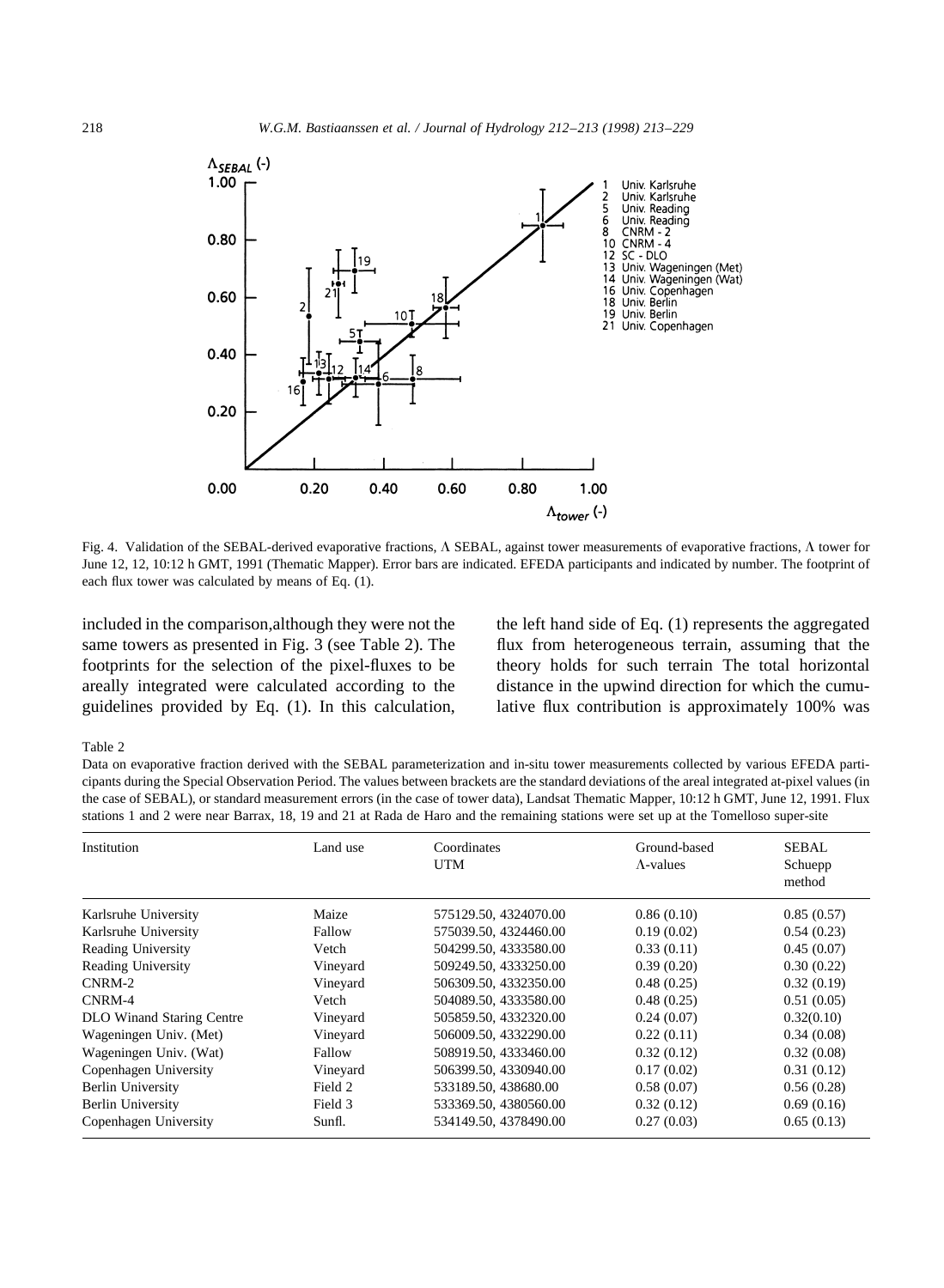

Fig. 5. Area variation in evaporative fraction within the footprint of an individual flux tower. Part A: Tiger bush, Part B: Millet, Part C: Fallow Savanah and Part D: Weighing scheme for the non-linear integration of the upwind fluxes for each individual flux tower where RSS is Relative Source Strength.

estimated as an average of 1425 m for the 13 stations. The hight of the eddy correlation systems varied between 10 and 25 m.

Of the 13 stations, 4 were situated outside the envelope based on one time the standard deviation. As such, the algorithm's performance was not as good as it was for the NS001 images. The root mean square error relative to the centre of the error bar was also much larger:  $\Lambda_{\text{RMSE}} = 0.19$ . The bulk behaviour of a larger area encompassing all 13 footprints yielded  $\Lambda_{\text{Tower}}^{\text{eff}} = 0.45$  while SEBAL gave  $\Lambda_{\text{SEBAL}}^{\text{eff}} = 0.49$ , indicating that the overall SEBAL performance improves for a larger set of heterogeneous land surface elements  $(\Delta \tilde{\Lambda}^{\text{eff}}/\Lambda^{\text{eff}} = 0.94/0.45 = 0.10)$ .

# *2.4 Thematic mapper measurements at sahel (HAPEX)*

The success of predicting the atmospheric circulation processes over the Sahel is greatly affected by the description of the land surface fluxes (Xue and Shukla, 1990). An intensive international expedition was organized in the autumn 1992 to measure the fluxes from these scattered natural bushlands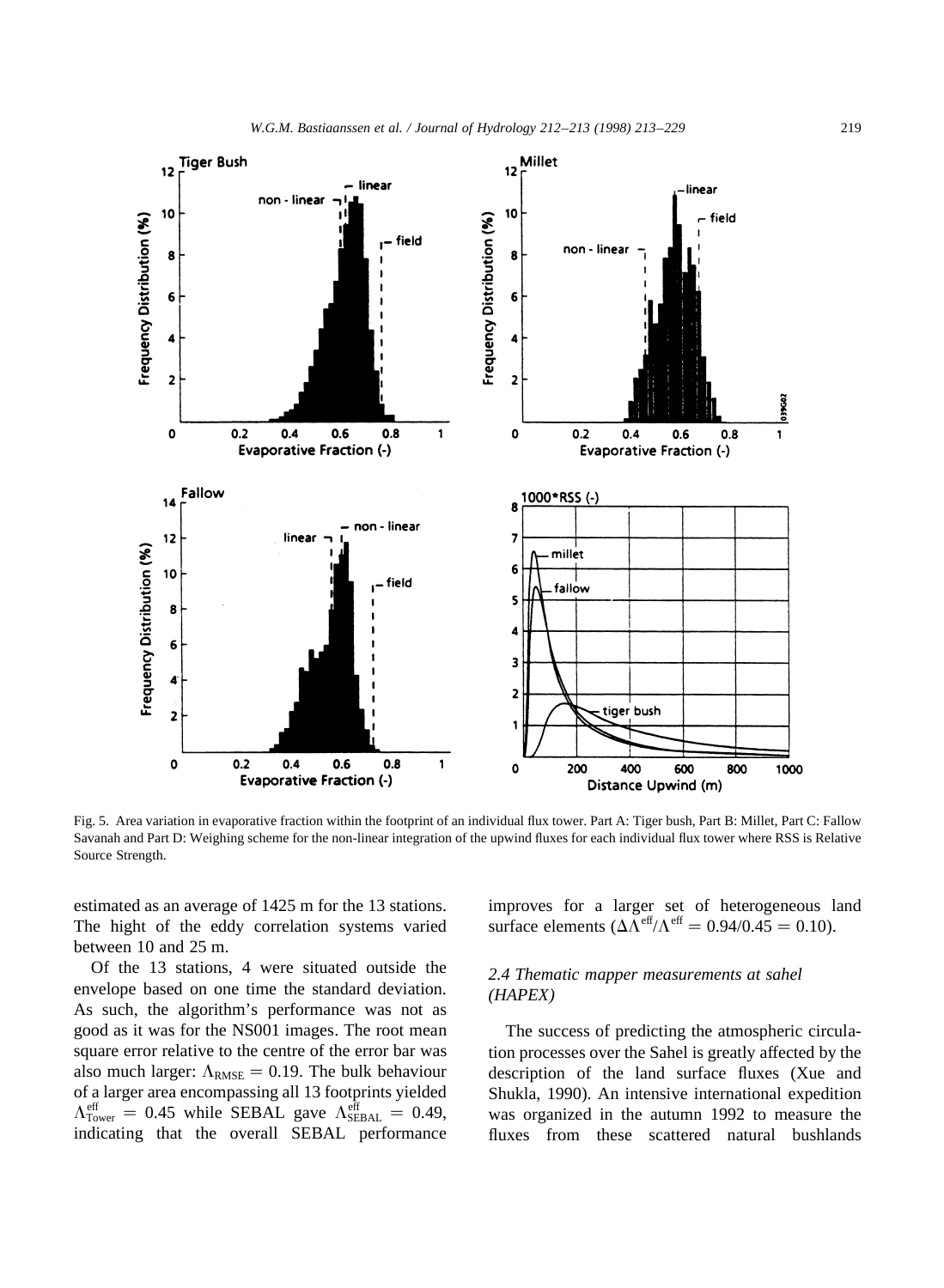

Fig. 6. Measured and SEBAL estimated surface energy balances in a desert-oases system on July 9, 1991, in the Heihe river basin, Gansu, China.

(Goutorbe et al., 1994). September 14 and 15 were rainy days. Application of SEBAL for this region on September 18, 1992, as 2 to  $3^{\circ}E$  and 13 to  $14^{\circ}N$  (see Fig. 12) led to the conclusion that a difference of  $\Lambda_{\text{RMSE}} = 0.14$  between  $\Lambda_{\text{SEBAL}}$  and *in-situ* measurements of  $\Lambda$  was unavoidable (Kabat et al., 1997). The equivalent relative error then becomes  $\Delta\Lambda$ /  $\Lambda^{\text{eff}} = 0.20$ . This conclusion, was, however, based on3 flux stations only, which is insufficient to draw general conclusions. Fig. 5 shows the frequency distribution of the fluxes withinthe footprint of the flux towers placed in tiger bush, millet and fallow savannah. The effect of linear and non-linear averaging especially affected the millet field, while the tiger bush and fallow savannah were less sensitive to the flux weighing procedure. Each tower had different integration lengths, vis. 6200, 1650 and 2000 m for tiger bush, millet and fallow savannah, respectively. Gash et al. (1997) thoroughly analysed the flux measurements on September 17 (one day before Thematic Mapper overpass) and their data were included in the current validation procedure because of the larger number of stations  $(n = 11)$ . SEBAL estimates  $\Lambda^{\text{eff}} = 0.57$  for the West Central SAupersite and  $\Lambda^{\text{eff}} = 0.63$  for the whole TM scene. The 11 flux stations gave on average  $\Lambda = 0.66$  for millet,  $\Lambda = 0.79$ for fallow savannah and  $\Lambda = 0.76$  for patterned woodland. The systematic deviation with remote sensing based estimates of  $\Lambda$  can be explained by the rapid soil moisture depletion of coarse and bare sands between September 17 and 18.

#### *2.5 Thematic mapper measurements of the Heihe river basin (HEIFE)*

The Heihe river basin, located at  $100^{\circ}$ E and 39 $^{\circ}$ N in the gansu Province in the North-western part of the People's Republic of China, has been the focus of a special research programme on the water and energy cycle between mountains, oases and desert since 1988. This HEIFE project (Mitsuta, 1994) involves permanent observations of essential hydro-meteorological parameters dispersed across the area and includes regular field campaigns in which surface fluxes are measured with eddy correlation devices. Basically, the flux stations have been set up in a toposequence going from the irrigated oases fed by water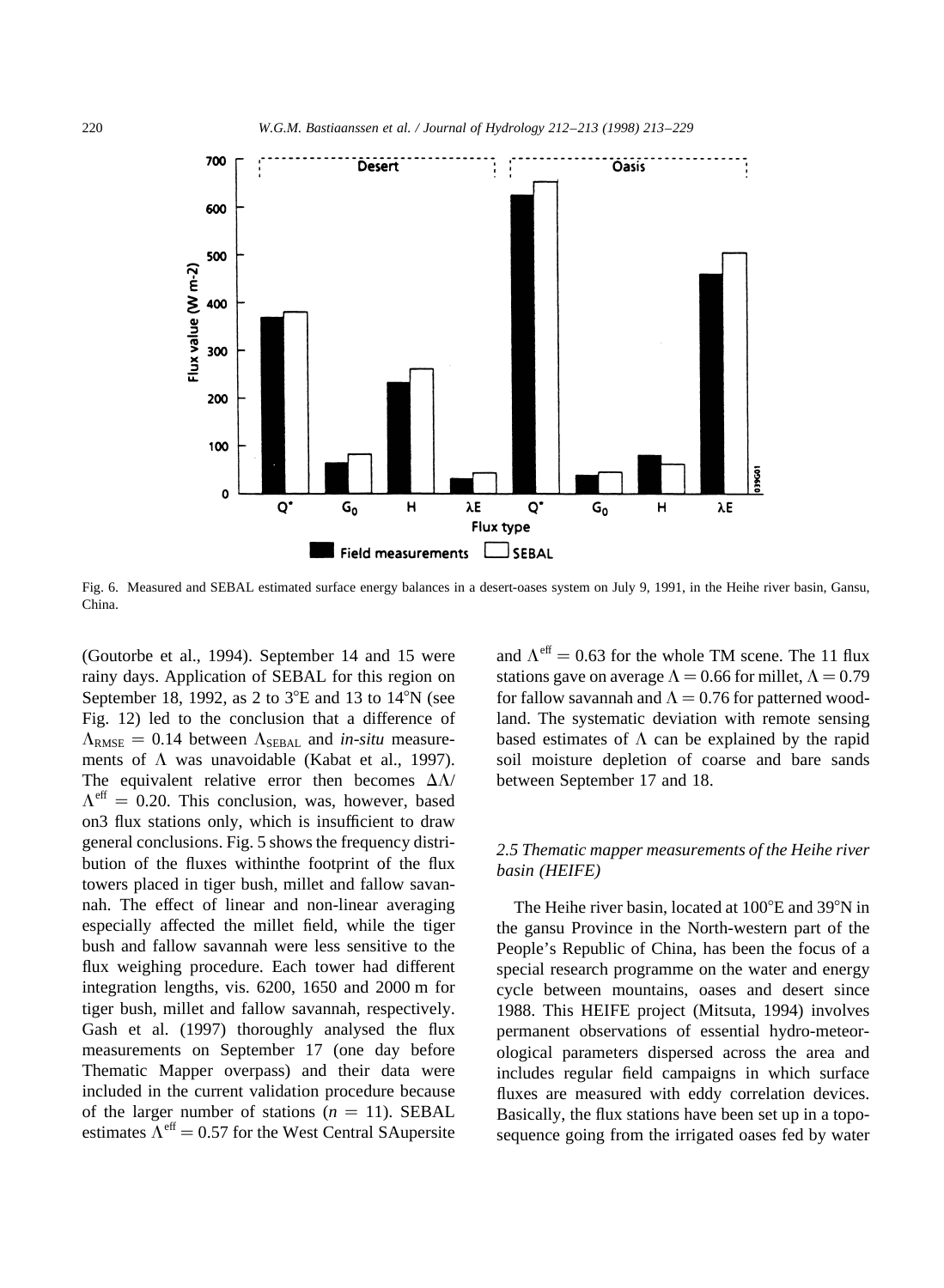

Fig. 7. Temporal behaviour of the aggregated evaporative fraction  $\Lambda^{eff}$  for the entire 900,000 ha EFEDA grid according to SEBAL and aircraft flux measurements made Falcon 20 and Dornier 128.

from the Heihe river, via sand desert to a stony desert surface (Gobi type of desert surface). SEBAL was tested with a Thematic Mapper image of July 9, 1991 (Wang et al., 1995, Ma, 1996) with the aim to extrapolate point measurements obtained. Field data of hemispherical surface reflectance and surface temperature were used to atmospherically correct the spectral radiance's measured by a satellite situated at the top of the atmosphere. Some estimates of surface roughness  $(z_{0m})$  on the basis of wind profile measurements  $(u(z))$  were used to fit the emperical relationship between  $z_{0m}$  and NDVI. The areal distribution of the latent heat flux is depicted in Fig. 13. The fluxes resulting from SEBAL were compared afterwards with corresponding values measured at ground level (Fig. 6). As the figure shows the soil heat flux gave the poorest results. This was not considered a serious problem, because microscale soil heat flux measurements are representative for a very small sphere of influence and therefore incompatible with the size of one TM-pixel anyhow. Since field measurements of  $Q^*$ ,  $G_0$ , *H* and  $\lambda E$  all have different footprints, the energy budget from measurements in composite terrain is seldom neutral. hence, the results in Fig. 6 for complex terrain conditions should, with an average RMSE of  $23 \text{ W m}^{-2}$ , be perceived as encouraging. The difference of  $25 \text{ W m}^{-2}$  in latent heat flux is equivalent to a relative error of  $25/244 = 10%$  which, for one single footprint, is within the range of uncertainty of the field instruments.

## **3. Validation by means of airborne turbulent flux measurements**

# *3.1. Iberian peninsula, using NOAA-AVHRR and METEOSAT measurements (EFEDA)*

A description of macro scale surface energy balances of the entire Iberian Peninsula was obtained by retrieving surface temperature  $T_0$  and hemispherical surface reflectance  $r_0$  from METEOSAT and NDVI from NOAA-AVHRR. Since the METEOSAT flux maps cannot be compared with field measurements directly (pixel size larer than footprint, see Fig. 1), a comparison with aircraft flux measurements has been worked out.

The DLR Falcon 20 aircraft was flown in the EFEDA study area on June 19, 21, 25 and 28, 1991. Eddy correlation apparatus were onboard the aircraft to measure  $H$  and  $\lambda E$  fluxes at flighing altitude. This independent data source was used to validate a set of 520 METEOSAT pixels covering the EFEDA grid square. The flight pattern on June 28 consisted of parallel legs to obtain the horizontal variability of the fluxes at 350 m height across the full EFEDA domain (Jochum et al., 1993; Jochum, 1993). As the spatial patterns of fluxes change with height, aircraft fluxes cannot be compared with surface fluxes resulting from remote sensing. Instead, evaporative fraction,  $\Lambda$ , of an area can be taken. The average evaporative fraction, based on linear averaging of the  $H$  and  $\lambda E$  fluxes for legs ML1, ML2, ML4, ML6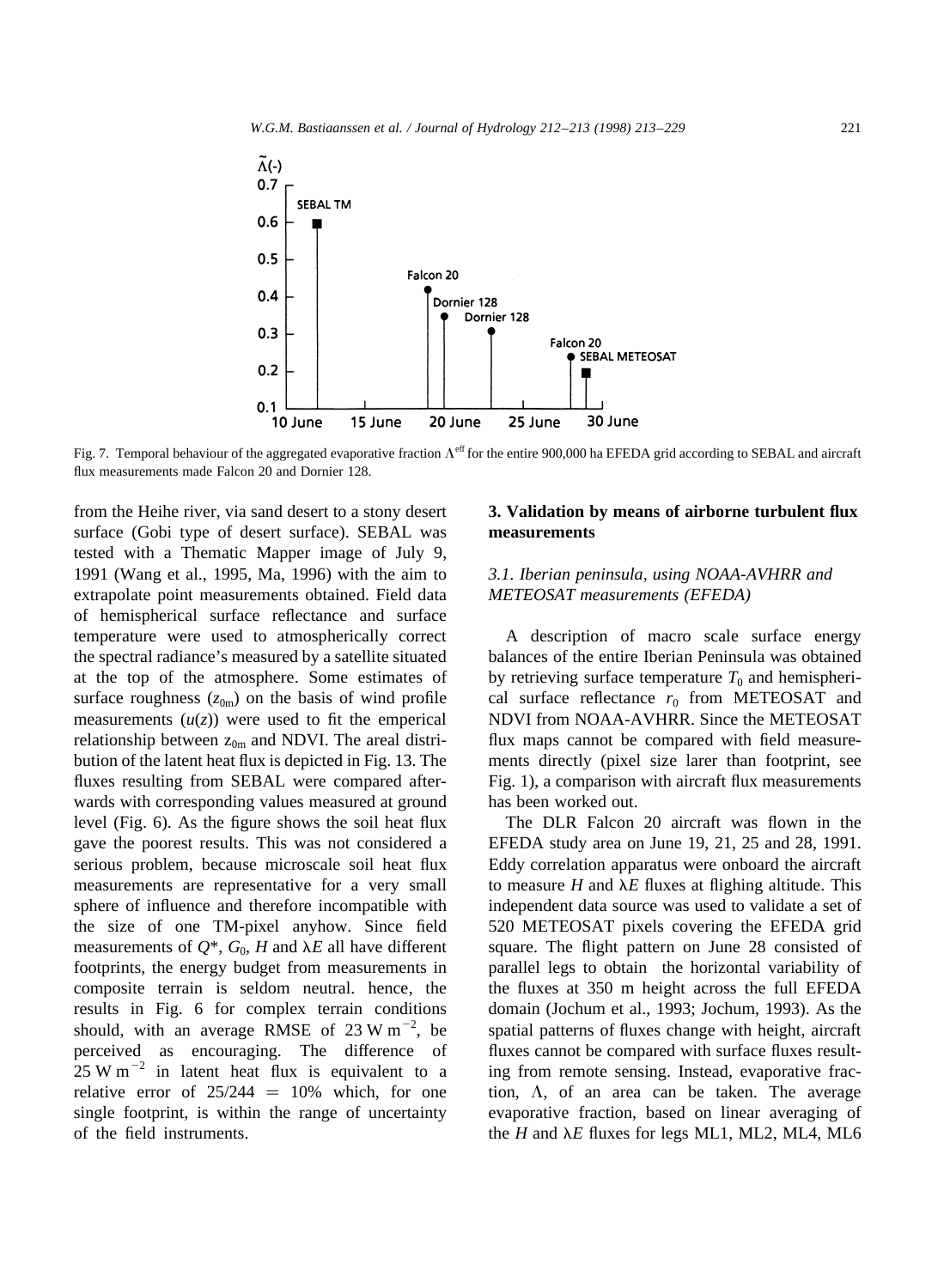

Fig. 8. Non-linear trend between wetness indicators and volumetric soil water content at a depth of 10 cm  $(\Theta_{10})$  for Tomelloso and Barrax, enclosing a range of surfaces (vineyard, vetch, bare soil, maize, barley, alfalfa) and soils (reddish sandy loam, loamy sand, limestone) with different soil moisture conditions (0.05–0.30 cm<sup>3</sup> cm<sup>-3</sup>): Bowen ration  $\beta$  (part A), evaporative fraction  $\Lambda$  (part B), Priestly and Taylor  $\alpha$  (part C), bulk surface resistance (part D)), June 29, 10:21 h GMT.

and ML7 was calculated as  $\Lambda_{\text{Falcon}}^{\text{eff}} = 0.24$ . The METEOSAT June 29 images for an area of 85 km  $*$ 125 km covering almost the entire EFEDA grid yielded an average of  $\Lambda_{\text{Metesast}}^{\text{eff}} = 0.21$ . Since the zone around the Embalse de Alarcon reservoir contributes significantly to  $\langle \lambda E \rangle$  and is not including the spatial integration of  $\lambda E(x, y)$  because of clouds above the reservoir, the  $\Lambda_{\text{Metesast}}^{\text{eff}}$ -value should be slightly higher, approaching the Falcon  $\Lambda^{\text{eff}} = 0.24$ value rather closely ( $\Lambda_{\text{metesast}}^{\text{eff}} - \Lambda_{\text{Falcon}}^{\text{eff}} \sim 0.0$  to 0.02). Fig. 7 shows that the rapid changes in  $\Lambda^{\text{eff}}$  during the course of June from airborne turbulent flux measurements. The SEBAL calculations agree rather well with this trend which indicates that  $\Lambda^{\text{eff}}$  of a watershed can be accurately assessed from meteorological satellites. The same conclusion was drawn by van den Hurk et al. (1997) for the evalorative conditions of the entire Iberian Peninsula using synoptical stations for screen light air temperature and air humidity.

# **4. Validation by means of soil moisture profiles measured in the field**

In addition to ground observations of surface fluxes, a soil moisture monitoring programme was executed during EFEDA (Droogers et al., 1993). The energy partitioning in arid conditions relates primarily to near-surface soil water content (e.g. Owe and Van de Griend, 1990). Information on the regional distribution of soil moisture must therefore match the partitioning between  $H$  and  $\lambda E$ . Four common expressions for energy partitioning or 'wetness indicators', derived from SEBAL output, have been compared with field scale near-surface soil moisture measurements: Bowsen ratio  $\beta$ , Priestley and Taylor  $\alpha$ , evaporative fraction  $\Lambda$  and bulk surface resistance,  $r_s$ . The relationship between these wetness indicators and the near-surface soil water content provides another yardstick to check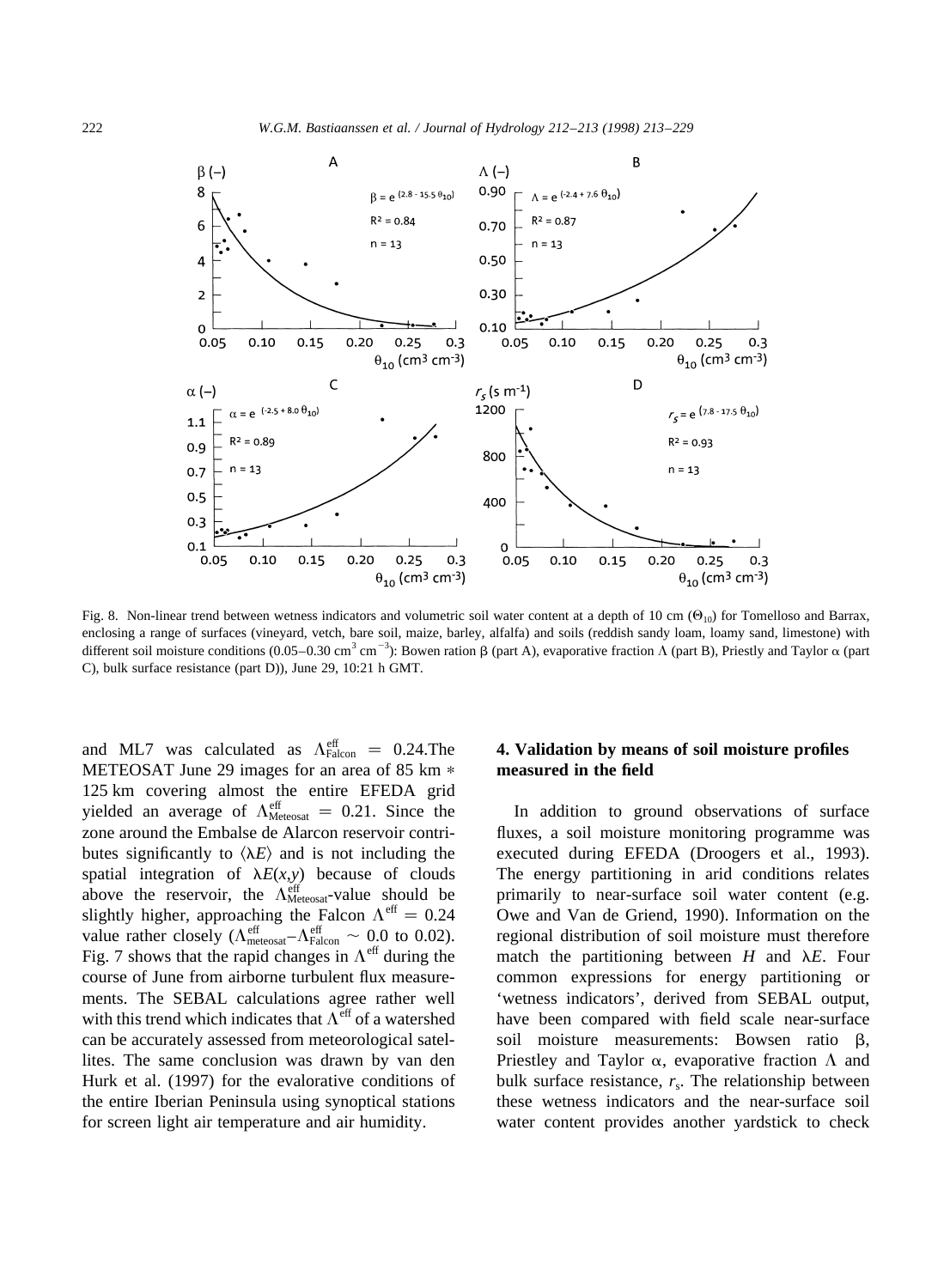

Fig. 9. Relative difference in daily evaporation between SIWARE and SEBAL for the six main irrigation ommand areas. The numbers represents the (1) Ismaileya, (2) Rayah Tawfiki, (3) Mansureya, (4) Sharqaweya, (5) Bassoseya and (6) Abu Managa areas.

the reliability of  $\Lambda$  or  $\lambda E$  maps. The measurements of the Time Domain Reflectometer (TDR) reflect the moisture situation of one particular pixel.

Over 46 plots and 13 test fields (some fields include more than one plot), soil mosture was monitored at several standard depths between 5 and 50 cm. Four different test fields were located in the Tomelloso area (vineyard, vetch, bare soil), while the Barrax area included nine test fields (maize, fallow, barley, alfalfa). The incorporation of moisture data in Barrax was particularly valuable, since the surface fluxes in Barrax were available only for three locations (see Table 1). Fig. 8 presents field-averaged moisture



Fig. 10. Determination of the relative deviation  $\Delta E/E$  for each of the 82 irrigation units of SIWARE on August 5, 1986. The average value turned out to be  $\Delta E/E = -0.08 \pm 0.26$ .

conditions at a depth of 10 cm,  $\Theta_{10}$ , against the SEBAL-derived wetness indicators of that particular field; they compare well. Evidently,  $r_s$  shows a better relationship with  $\Theta_{10}$  than  $\beta$ ,  $\alpha$  and  $\Lambda$ . There is a wellknown non-linearity between the resistance to bare soil evaporation  $r_{\text{solid}}$  and  $\Theta$  (Kondo et al., 1990) and between the resistance to crop evaporation  $r_c$  and  $\Theta$ (Jarvis, 1976) for homogeneous surfaces. Fig. 8 allows the conclusion that the non-lienarity between a bulk surface resistance  $r_s$  and  $\Theta$  also holds for *heterogeneous* landscapes (vineyard, vetch, bare soil, maize, barley and alfalfa at different development stages, different soil types and different moisture depletion phases).

#### **5. Validation by means of hydrological models**

Apart from aircraft fluxes, a general shortcoming of the validation procedures based on in situ measurements is that only a small number of selected point observations could be used. An alternative way to obtain regional evaporation rates is by studying the water balance of watersheds, river basins or deltas.

#### *5.1. Qattara Depression, using Thematic Mapper measurements (Egypt)*

The floor of the 2,000,000 ha vast sub-sea level Qattara Depression in the Westerm Desert of Egypt overlies the fresh water Nubian Sandstone aquifer. Since human activities in this hyper-arid climate without rainfall and runoff are negligible (no groundwater extraction, no crop evaporation) and the phreatic level is stationary throughout the year, the water balance of the Qattara Depression becomes very simple: groundwater inflow is equal to evaporation. Fig. 14 illustrates the general evaporation features estimated with SEBAL in the Eastern part of the Qattara Depression on August 7, 1986. Higher evaporation spots coincide with the locations of the sebkha's and salt marshes where the water table almost reaches the surface.

Numerical groundwater flow models were applied to assess whether estimated groundwater losses by evaporation were consistent with water flow into the depression (Meneti et al., 1991). The model study showed that the SEBAL estimations of evaporation were consistent with the calculated groundwater flow of  $2100 \text{ Mm}^3 \text{ yr}^{-1}$  (FEMSAT model) and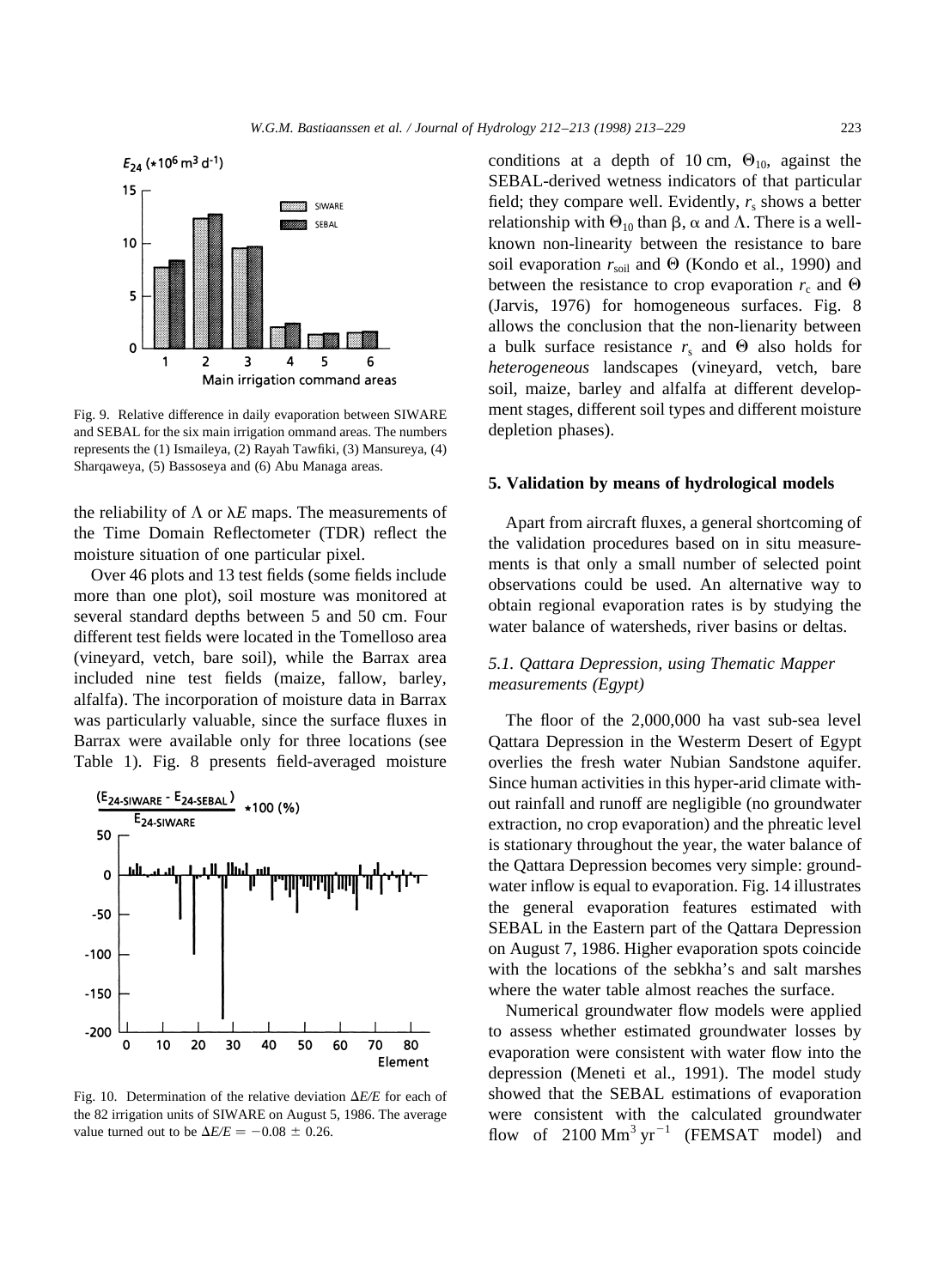

Fig. 11. NS001-based evaporation map for Barrax estimated with the SEBAL parameterization, June 29, 1991. Time integration of instantaneous to 24 hour values was realized by holding evaporative fraction constant and adjust the net radiation.

 $2300$  Mm<sup>3</sup> yr<sup>-1</sup> (TRIWACO model) using observed pressure heads and large values for the saturated hydraulic conductivity  $k_{\text{sat}}$ . Large  $k_{\text{sat}}$  values, ranging from 300 to 600 cm  $d^{-1}$ , could be physically obtained by the lower water viscosity at 60 to  $70^{\circ}$ C which prevails in deep aquifers  $(>4000 \text{ m})$ .

## *5.2. Nile Delta, using METEOSAT measurements (Egypt)*

Field water balance models usually compute evaporation from vegetation and soil according to the unstressed transpiration and bare soil potential evaporation. Empirical reduction factors based on actual soil water content and salinity, are then applied to correct for less optimal soil moisture and salinity conditions. When this category of models is locally calibrated against soil moisture, groundwater table flucations and return flow, they give reasonable estimates of regional evaporation.

Pelgrum (1992) focussed on the water consumption of the irrigated Nile Delta. An attempt was made to determine the surface energy balance for each daytime hour using METEOSAT-based  $T_0$  and  $r_0$ data. The SEBAL procedure was repeated for each hourly image during daylight (12 images and thus 12 SEBAL runs). A large set of instantaneous surface energy balances between 7 AM and 6 PM was so obtained Feddes et al., 1993). The 24 hour SEBAL evaporation rates obtained for the Nile Delta were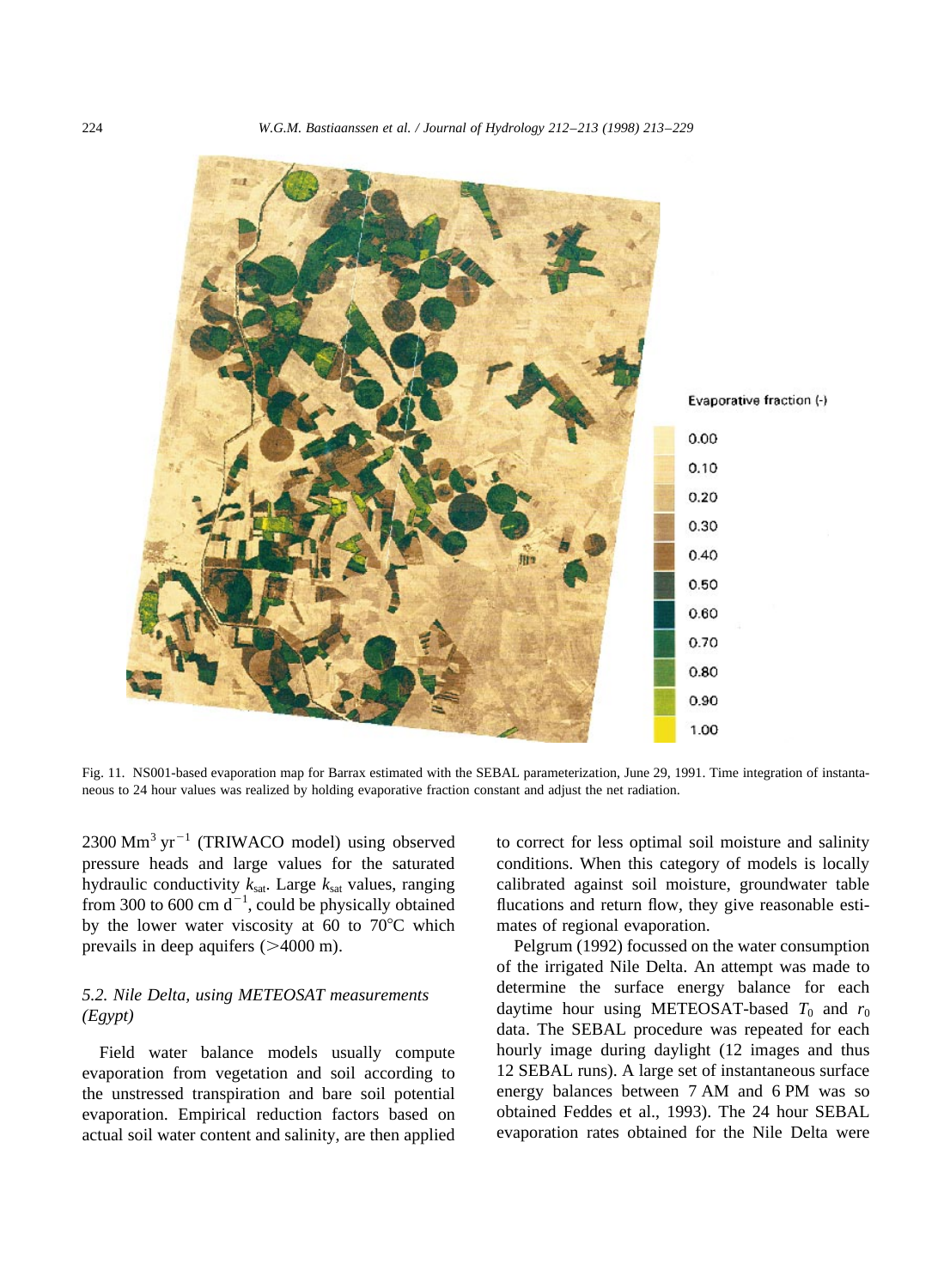



Fig. 12. Thematic Mapper-based evaporative fraction map of the HAPEX-Sahel grid estimated with the SEBAL parameterization, September 18, 1992.

compared by Bastiaanssen et al. (1992) with the 24 hour evaporation figures obtained from the calibrated hydrological model SIWARE (Abdel Gawad et al., 1991). At the time of image acquisition in August 1986, maize, cotton, orchards and vegetables were grown on the irrigated Nile delta. The SIWARE network in the Eastern Nile Delta distincts 82 irrigation units. The total gross irrigated area covered by the 82 irrigation units is 695,000 ha. The results for six irrigation commands are demonstrated in Fig. 9. The relative error of the command areas  $\Delta E_{24}$  $E_{24}$  = (SIWARE-SEBAL)/SIWARE appeared to be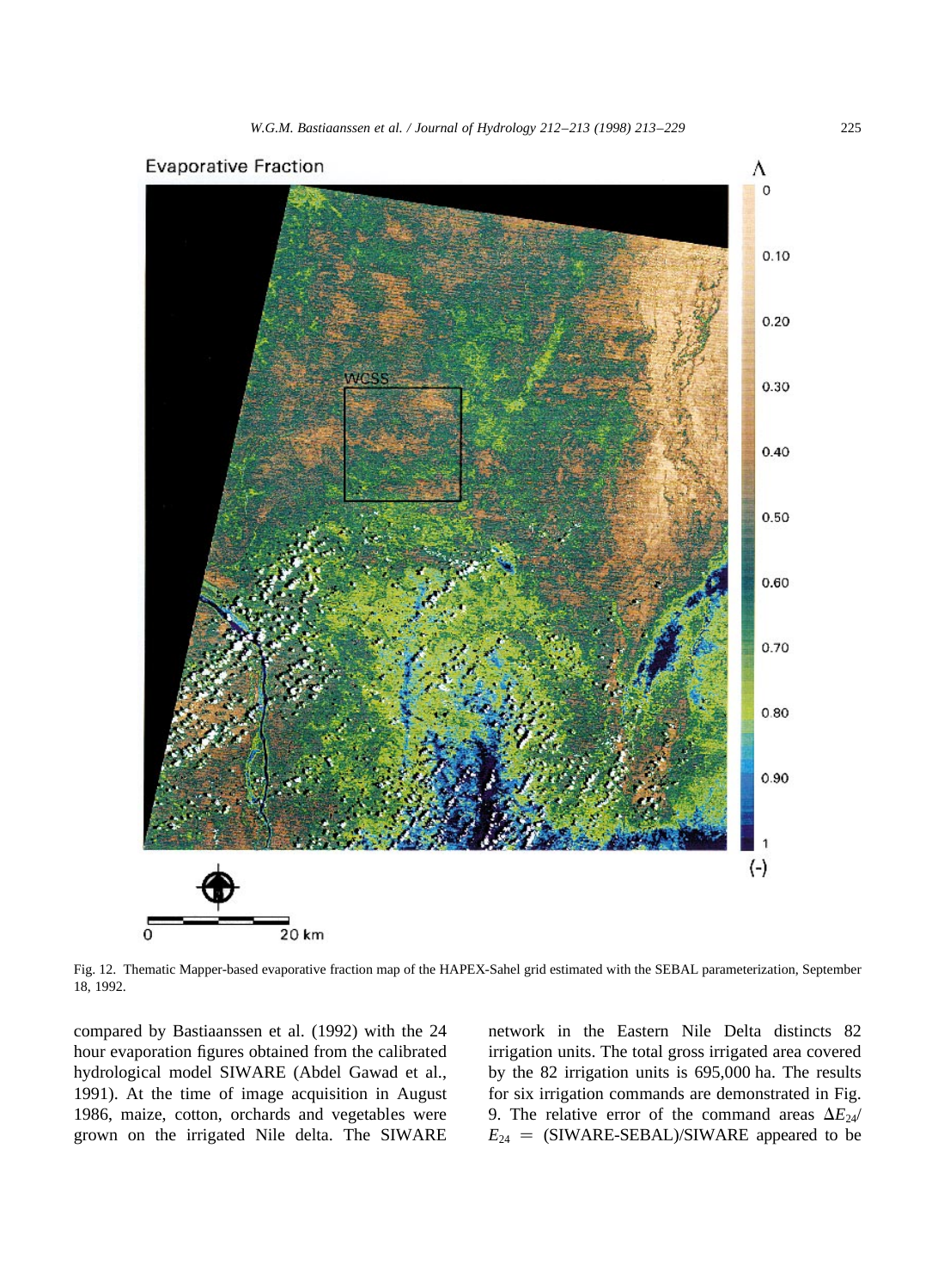226 *W.G.M. Bastiaanssen et al. / Journal of Hydrology 212–213 (1998) 213–229*



Fig. 13. Thematic Mapper-based latent heat flux map of the Heihe river basin estimated with the SEBAL parameterization, July 9, 1991, 9:50 h local time.

suprisingly small (Fig. 9), with a mean for the 6 cases of  $\Delta E_{24}/E_{24} = -0.08$  (SD = 0.06).

A further down-scaling allows extension of the comparative study to the level of each of the 82 irrigation units. The average difference between SEBAL and SIWARE for the individual irrigation units was  $\Delta E_{24}/E_{24} = -0.08$  (SD = 0.26). With the exception of units 15, 19 and 27, the results were encouraging (see Fig. 10). For all 82 irrigation units together, daily values of SEBAL were found to be 5.1% higher than the SIWARE predictions. A 5.1% deviation is within the allowable range of the SIWARE model accuracy (10% on an annual basis). Hence, the error in evaporation from remote sensing increases as one goes from extensive composite regions (5.1% deviation) via command areas (8% deviation  $\pm$  6%) to isolated irrigation units (8%  $\pm$  26%).

#### **6. Summary and conclusions**

The five different calibration options all have a certain potential (although groundwater flow models can only be used for a first order estimate; they are just quantitative). Depending on the spatial scale at which the remote sensing study is performed (field, watershed, river basin, continent), a validation procedure can be selected using the summary provided in Table 3.

The difference between tower-based and remote sensing-based  $\Lambda$ -data was found to range from  $\Lambda_{\rm RMSE} = 0.10$  to 0.20 for single footprints of several hundreds of metres, independent of land use types (vineyard, bare soil, vetch, irrigated maize, irrigated cotton, sunflower, patterned woodland, millet, Gobi desert and sebkha's). The error is reduced substantially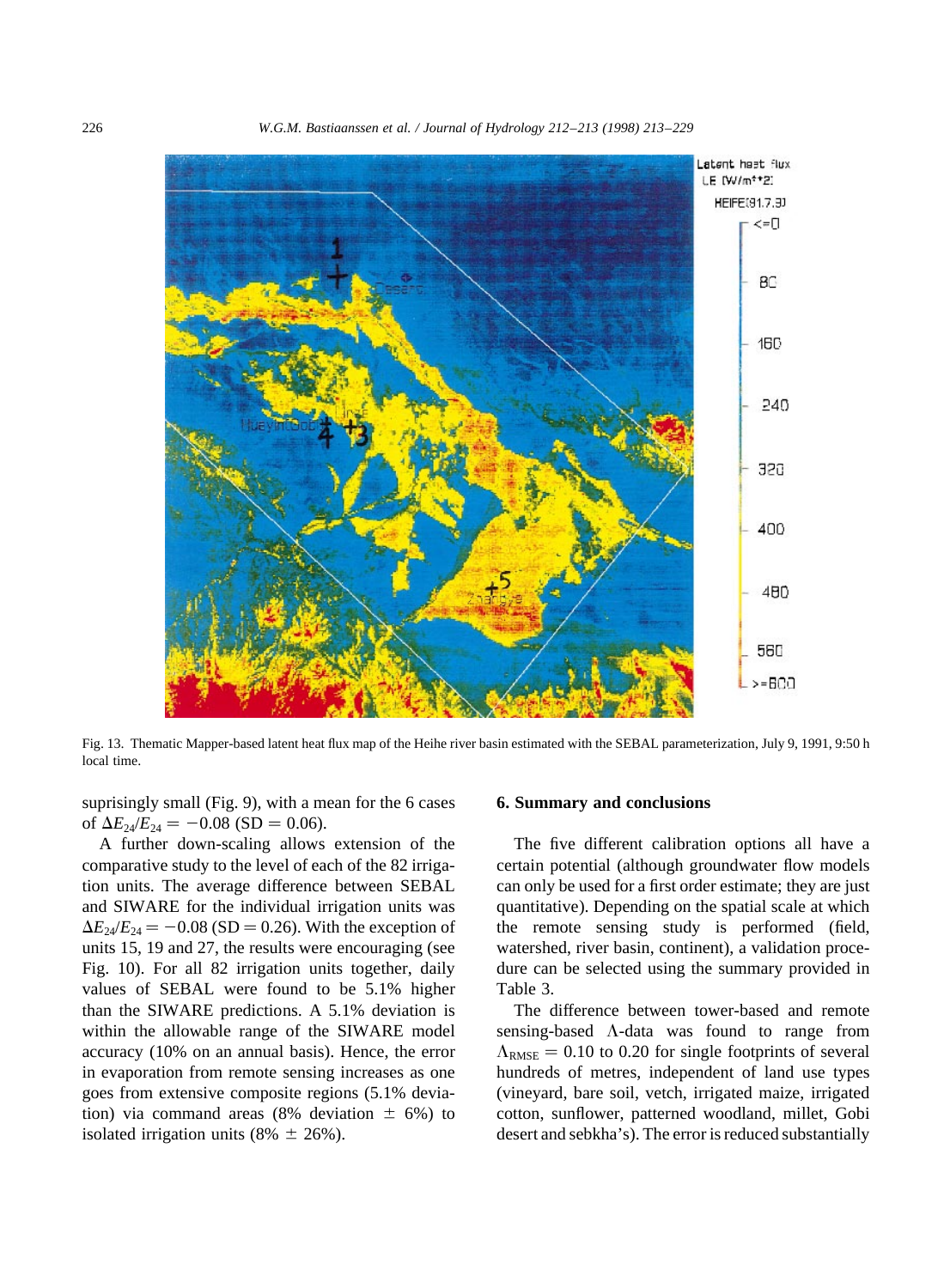

Fig. 14. Thematic Mapper-based latent heat flux map of the Qattra Depression estimated with the SEBAL parameterization and aggregated towards a spatial resolution of 1 km \* 1km (NOAA-AVHRR scale), August 7, 1986, 9:50 h local time.

if the individual footprints are areally aggregated to a length scale to a few km ( $\Delta \Lambda^{\text{eff}} \sim 0.05$ ). At watershed scale, where aircraft fluxes are meaningful, such as for Castilla la Mancha (1,000,000 ha), the error was  $\Delta\Lambda^{\rm eff}$  ~ 0.01. For the large areas in the Qattara Depression and Eastern Nile Delta, it was concluded that the evaporation is within the confidence limits of the calibrated water balance models. The validation for natural woodlands such as Rada de Haro and the woodlands in Niger gave moderate results, which in the

Table 3

Evaluation of the validation procedure tested and accuracies obtained for the SEBAL evaporation studies in arid zones

| Option                | Advantage                                                         | Disadvantage                                         | SEBAL.<br>Accuracy | Scale               |
|-----------------------|-------------------------------------------------------------------|------------------------------------------------------|--------------------|---------------------|
|                       |                                                                   |                                                      | (% )               | (km)                |
| 1. Tower fluxes       | Direct flux data, field scale                                     | Non-linear averaging of fluxes                       | 85 to 95           | $0.5 \text{ to } 5$ |
| 2. Aircraft fluxes    | Direct flux data, large area coverage,<br>regional scale          | Expensive, advection, height<br>dependence of fluxes |                    | 100                 |
| 3. Soil moisture      | Geometric coupling with pixel wise<br>fluxes is easy, field scale | Fluxes are indirectly validated                      | 90                 | 0.5                 |
| 4. Groundwater models | Physical constraints can be assessed<br>regional scale            | Uncertain geo-hydrological<br>schematisation         | 81                 | 100                 |
| 5. Field water models | Multi-scale validation feasible                                   | Calibration compulsory for realistic                 | 92                 | 10                  |
|                       | regional and field scale                                          | water balances                                       | 95                 | 100                 |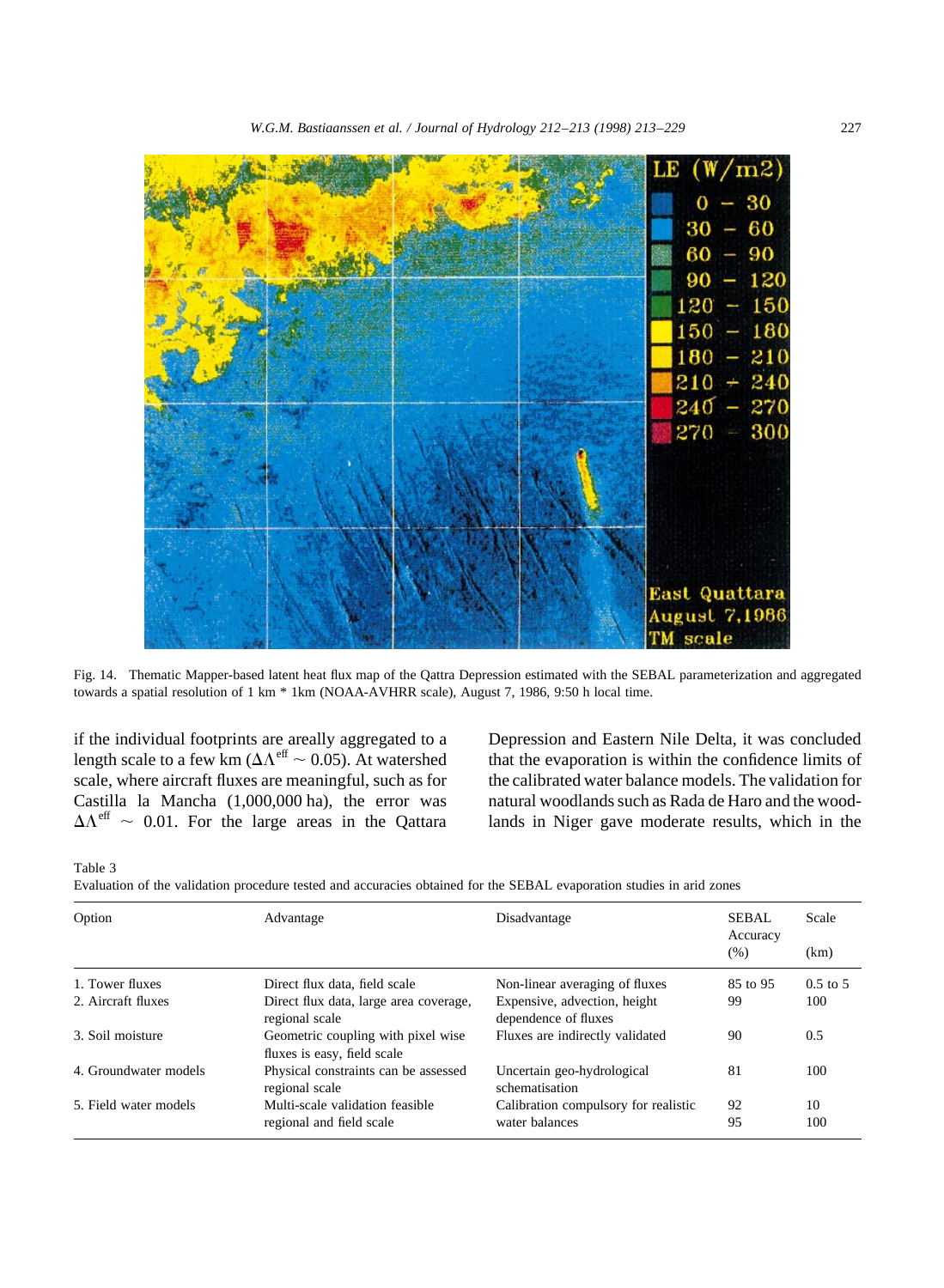Niger case is most probably related to rapid moisture depletion.

These examples indicate that evaporation assessments from remote sensing data using new type of empirical relationships are feasible with a minimum of collateral input data. SEBAL is not a profitable solution under all circumstances; the attainable accuracy changes with the degree of land surface heterogeneity in relation to pixel size and correlation length of a given landscape (see Bastiaanssen et al., 1996 for more details).

Future large scale field experiments should pay more attention to an exact determination of the footprint orientation and length, in order to calculate the fractional contribution of land surface elements to the total flux measured by the towers. The prospects of long-path scintillometers look promising (De Bruin et al., 1995). The new generation of satellite platforms (Earch Observing System, Envisat) may provide improved measurements of surface roughness, surface emissivity and long wave incoming radiation, which would reduce the number of empirical relatioships currently used by SEBAL.

#### **Acknowledgements**

The authors are indebted to Mrs Mieke van Dijk and Mr Bram ten Cate for their careful preparation of the final manuscript while the first author was on leave. The assistance of Dr. Jim Lenahan of the International Water Management Institute at Colombo (Sri Lanka) is respectfully appreciated.

#### **References**

- Abdel Gawad, S.T., Abdel Khalek, M.A.,Boels, D., El Quosy, D.E., Roest, C.W.J., Rijtema P.E., Smit, M.F.R., 1991. Analysis of water management in the Eastern Nile Delta. Reuse Report 30. DLO Winand Staring Center, Wageningen, The Netherlands. 245 pp.
- Bastiaanssen, W.G.M., Pelgrum, H., Droogers, P., de Bruin, H.A.R., M. Menenti, 1997. Area-average estimates of evaporation, wetness indicators and top soil moisture during two golden days in EFEDA. Agr. and Forest Met. 87, 119–137.
- Bastiaanssen, W.G.M., Roest, C.W.J. Pelgrum, H., Abdel Khalek, M.A., 1992. Monitoring of the irrigation performance on the basis on actual evapotranspiration: Comparison of satellite data and simulation model results. In: J. Feyen, E. Mwendera

and M. Badji (eds). Advances in Planning, Design and Management of Irrigation Systems as Related to Substainable Land use, Center for Irrigation Engineering and ECOWARM, Leuven, Belgium: 473–483.

- Bastiaanssen, W.G.M., Pelgrum, H, Meneti, M., Feddes, R.A.,1996. Estimation of surface resistance and Priestley-Taylor  $\alpha$ -parameter at different scales. In: J.B. Stewart et al. (eds). Scaling up in hydrology using remote sensing. Institute of Hydrology, Wallingford: 93–111.
- Bolle, H.J. and Streckenbach, B., 1992. The ECHIVAL field experiment in a desertification-threatened area EFEDA. First Annual Report to EC.EFEDA-Secretariat, Free University of Berlin, Berlin, Germany.
- Bolle, H.J. et al., 1993. EFEDA: European field experiments in a desertification-threatened area. Annales Geophysica 11, 173-189.
- de Bruin, H.A.R., van den Hurk, B.J.J.M., Kohsiek, W.,1995. The scintillation method tested over a dry vineyard area. Boundary Layer Met. 76, 25–40.
- Chehbouni, A., Lo Seen, D., Njoku, E.G., Lhomme, J.P., Monteny, B., Kerr, Y.H., 1997. Estimation of sensible heat flux over sparsely vegetated surfaces, J. of Hydr. 188–189, 855–868.
- Diak, G.R., 1990. Evaluation of heat flux, moisture flux and aerodynamic roughness at the land surface from knowledge of the PBL height and satellite-derived skin temperatures. Agr. and Forest Met. 52, 181–198.
- Droogers, P., v.d. Abeele, G.D., Cobbaert, J., Kim, C.P., Rosslerova, R., Soet, M., Stricker, J.N.M., 1993. Basic data sets description and preliminary results of EFEDA-Spain. Report 37. Wageningen Agricultural University Wageningen, Department of Water Resources, Wageningen, The Netherlands.
- Feddes, R.A., Menenti, M., Kabat, P., Bastiaanssen, W.G.M., 1993. Is large-scale inverse modelling of unsaturated flow with areal average evaporation and surface soil moisture as estimated from remote sensing feasible? J. of Hydrology, 143, 125–152.
- Gash, J.H.C., Kabat, P. et al., 1997.The variability of evaporation during the HAPEX-Sahel Intensive Observation Period. Journal of Hydrology, special issue on HAPEX-Sahel no.188/189: 385–399.
- Goutorbe, J.P. et al., 1994. HAPEX Sahel: A large scale study of land-atmosphere interactions in the semi-arid tropics. Annales Geophysicae 12, 53–64.
- Gurney, R.J. and Hall, D.J., 1983. Satellite-derived Surface Energy Balance Estimates in the Alaskan Sub-Arctic. J. of Climate and Applied Met., 22, 115–125.
- Hurk, B.J.J.M., Bastiaanssen, W.G.M., Pelgrum, H., van Meijgaard, E., 1997. A new methodology for assimilation of initial soil moisture fields in weather prediction models using meteosat and NOAA data. J. of Applied Met. 36, 1,271–1,283.
- Itier, B., Brunet, Y., McAnneney, K.J., Lagouarde, J.P., 1994. Downwind evolution of scalar fluxes and surface resistance under conditions of local advection. Part 1: A reappraisal of boundary conditions, Agr. and Forest met. 71, 211–255.
- Jarvis, P.G., 1976. The interpretation of the variation in leaf water potential and stomatal conduct ance found in canopies in the field. Phil. Trans. R. Soc. London, Ser. B 273, 593–610.
- Jochum, A.M., Michels, B.I., Entstraser, N., 1993. Regional and local variations of evaporation fluxes during EFEDA. Conf. of Hydroclimatology, 17–22 Jan. 1993, Anaheim. 4 pp.